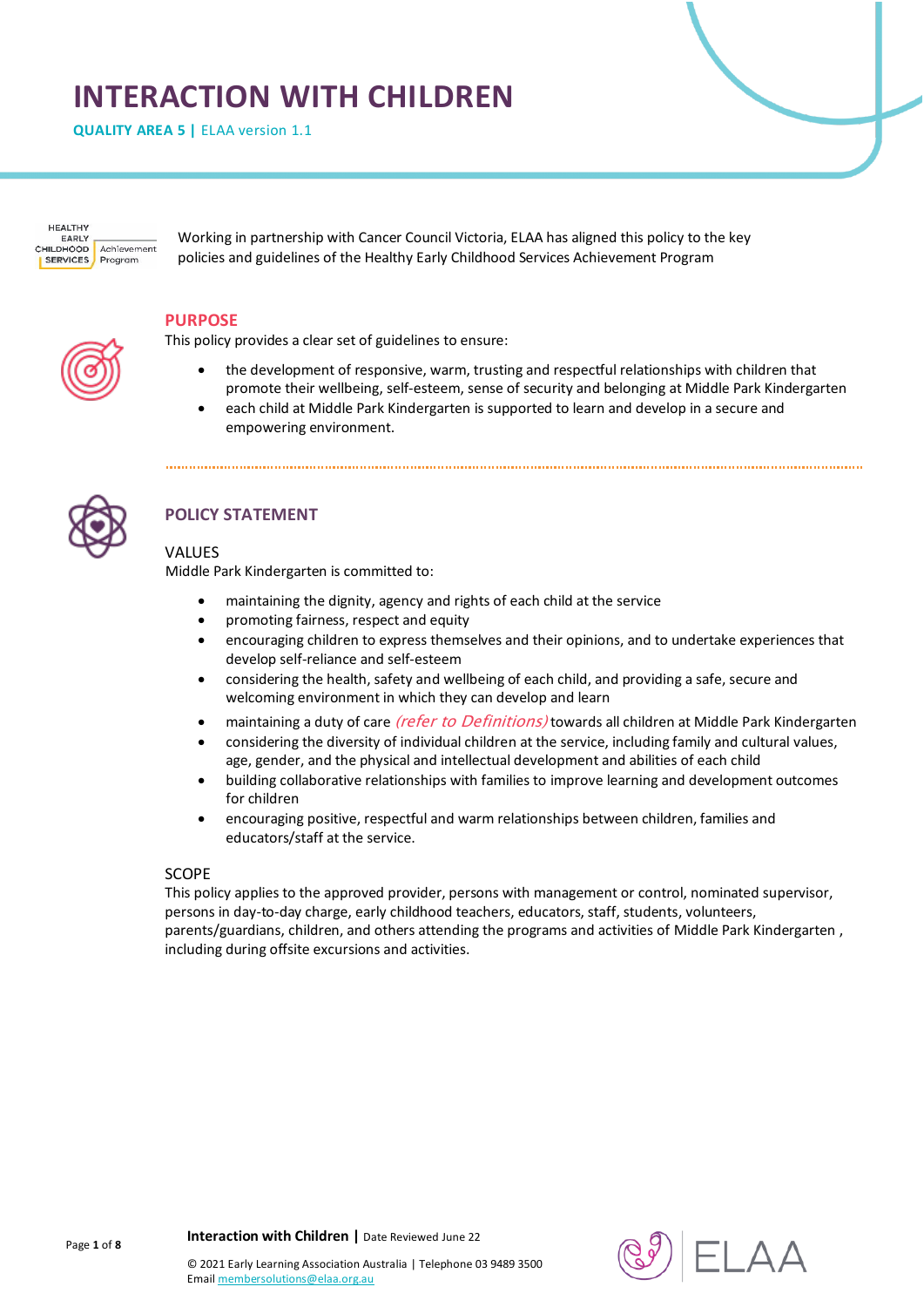| <b>RESPONSIBILITIES</b>                                                                                                                                                                                                                                                                                                                                                                         | with management or control<br>Approved provider and persons | persons in day-to-day charge<br>Nominated supervisor and | educators and all other staff<br>Early childhood teacher | Parents/guardians | students<br>Contractors, volunteers and |
|-------------------------------------------------------------------------------------------------------------------------------------------------------------------------------------------------------------------------------------------------------------------------------------------------------------------------------------------------------------------------------------------------|-------------------------------------------------------------|----------------------------------------------------------|----------------------------------------------------------|-------------------|-----------------------------------------|
| R indicates legislation requirement, and should not be deleted                                                                                                                                                                                                                                                                                                                                  |                                                             |                                                          |                                                          |                   |                                         |
| Developing and implementing the <i>Interactions with</i><br>Children Policy in consultation with stakeholders, and<br>ensuring that it reflects the philosophy, beliefs and values of the<br>service                                                                                                                                                                                            | $\mathsf{R}$                                                | $\sqrt{ }$                                               | $\sqrt{}$                                                | $\sqrt{}$         |                                         |
| Ensuring all stakeholders are provided with a copy of the<br>Interactions with Children Policy and comply with its<br>requirements                                                                                                                                                                                                                                                              | R                                                           | $\sqrt{ }$                                               | $\sqrt{}$                                                | $\sqrt{}$         |                                         |
| Ensuring all staff are aware of the service's expectations<br>regarding positive, respectful and appropriate behaviour, and<br>acceptable responses and warm, trusting and reciprocal<br>interactions when working with children and families (refer to<br>Code of Conduct Policy)                                                                                                              | $\mathsf{R}$                                                | $\sqrt{}$                                                |                                                          |                   |                                         |
| Ensuring children are adequately supervised (refer to<br>Definitions) and that educator-to-child ratios are maintained at<br>all times (refer to Supervision of Children Policy)                                                                                                                                                                                                                | R                                                           | $\sqrt{}$                                                | $\sqrt{}$                                                |                   |                                         |
| Ensuring the environment at the service is safe, secure, free from<br>any hazards (National Law: Section 167) (refer to Child<br>Safe Environment Policy, Occupational Health and<br>Safety Policy and Supervision of Children Policy) and<br>promotes the active participation of every child                                                                                                  | R                                                           | R                                                        | V                                                        |                   |                                         |
| Ensuring the size and composition of groups is considered to<br>ensure all children are provided with the best opportunities for<br>quality interactions and relationships with each other and with<br>adults at the service <i>(Regulation 156(2))</i> . Smaller group sizes<br>are considered optimal, to promote intentional teaching<br>strategies and responsive engagement opportunities. | R                                                           | $\sqrt{}$                                                | $\sqrt{}$                                                |                   |                                         |
| Developing and implementing educational programs that are<br>delivered in accordance with an approved learning framework<br>(refer to Definitions), are based on the developmental needs,<br>interests and experiences of each child, and take into account<br>the individual differences and strengths of each child (refer to<br>Inclusion and Equity Policy)                                 | R                                                           | $\mathsf{R}$                                             | $\sqrt{}$                                                |                   |                                         |
| Ensuring the educational program contributes to the<br>development of children to have a strong sense of wellbeing and<br>identity, and to be connected, confident, involved and effective                                                                                                                                                                                                      | R                                                           | $\sqrt{ }$                                               | $\sqrt{}$                                                |                   | V                                       |



© 2021 Early Learning Association Australia | Telephone 03 9489 3500

Emai[l membersolutions@elaa.org.au](mailto:membersolutions@elaa.org.au)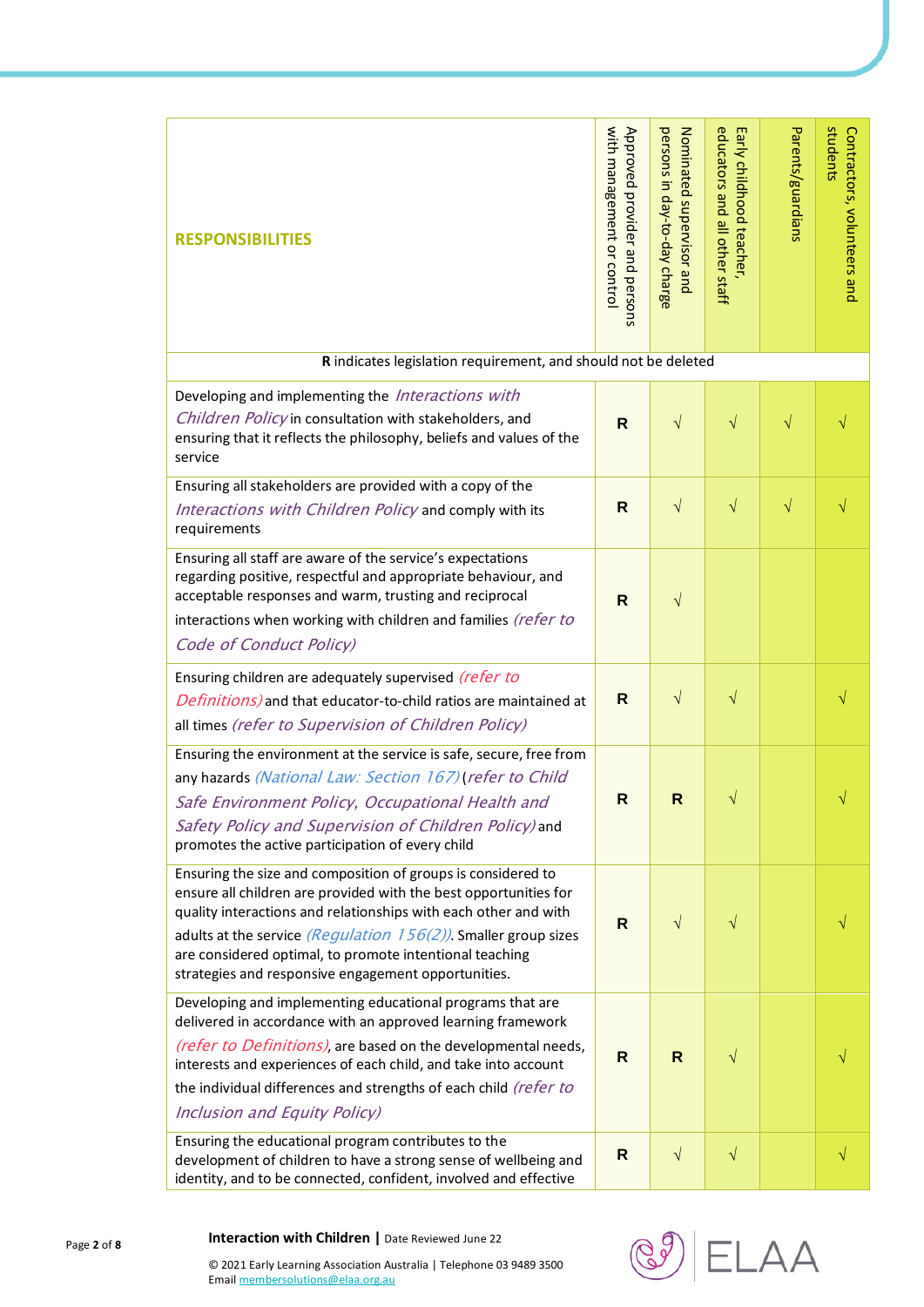| learners and communicators (Regulation 73) (refer to                                                                                                                                                                                                                                                                                                                                                                                           |              |           |           |           |          |
|------------------------------------------------------------------------------------------------------------------------------------------------------------------------------------------------------------------------------------------------------------------------------------------------------------------------------------------------------------------------------------------------------------------------------------------------|--------------|-----------|-----------|-----------|----------|
| <b>Curriculum Development Policy)</b>                                                                                                                                                                                                                                                                                                                                                                                                          |              |           |           |           |          |
| Ensuring that the service provides education and care to children<br>in a way that:<br>encourages children to express themselves and their<br>opinions                                                                                                                                                                                                                                                                                         |              |           |           |           |          |
| allows children to undertake experiences that develop<br>self-reliance and self-esteem<br>maintains the dignity and the rights of each child at all<br>times<br>offers positive guidance and encouragement towards<br>acceptable behaviour<br>has regard to the cultural and family values, age, and<br>$\bullet$<br>the physical and intellectual development and abilities<br>of each child being educated and cared for<br>(Regulation 155) | R.           | $\sqrt{}$ | $\sqrt{}$ |           |          |
| Ensure that Middle Park Kindergarten provides children with<br>opportunities to interact and develop positive relationships with<br>each other, and with the staff and volunteers at the service<br>(Regulation $156(1)$ )                                                                                                                                                                                                                     | R            | $\sqrt{}$ | $\sqrt{}$ |           |          |
| Recognising the importance of friendships and encourage<br>support from peers, to help children and young people feel safe<br>and be connected                                                                                                                                                                                                                                                                                                 | $\sqrt{ }$   | $\sqrt{}$ | $\sqrt{}$ |           | V        |
| Ensuring clear documentation of the assessment and evaluation<br>of each child's:                                                                                                                                                                                                                                                                                                                                                              |              |           |           |           |          |
| developmental needs, interests, experiences and<br>program participation<br>progress against the outcomes of the educational<br>program (Regulation 74) (refer to Curriculum                                                                                                                                                                                                                                                                   | $\mathsf{R}$ | $\sqrt{}$ | $\sqrt{}$ |           |          |
| <b>Development Policy</b> )<br>Ensuring that procedures are in place for effective daily<br>communication with parents/guardians to share information<br>about children's learning, development, interactions, behaviour<br>and relationships                                                                                                                                                                                                  | $\mathsf{R}$ | $\sim$    | $\Delta$  |           | $\Delta$ |
| Supporting ECT/educators/staff to access resources and gain<br>appropriate training, knowledge and skills for the<br>implementation of this policy, including promoting social,<br>emotional and mental health and wellbeing                                                                                                                                                                                                                   | $\sqrt{}$    | $\sqrt{}$ |           |           |          |
| Ensuring that staff members at Middle Park Kindergarten who<br>work with children are aware that it is an offence to subject a<br>child to any form of corporal punishment, or any discipline that is<br>unreasonable or excessive in the circumstances (National Law:<br>Section 166)                                                                                                                                                         | $\mathsf{R}$ | R.        | R         | $\sqrt{}$ |          |
| Promoting collaborative relationships between children/families<br>and program support groups (if required) ( <i>refer to</i><br>Definitions), to improve the quality of children's education and<br>care experiences                                                                                                                                                                                                                          | $\sqrt{}$    | $\sqrt{}$ | $\sqrt{}$ | $\sqrt{}$ |          |

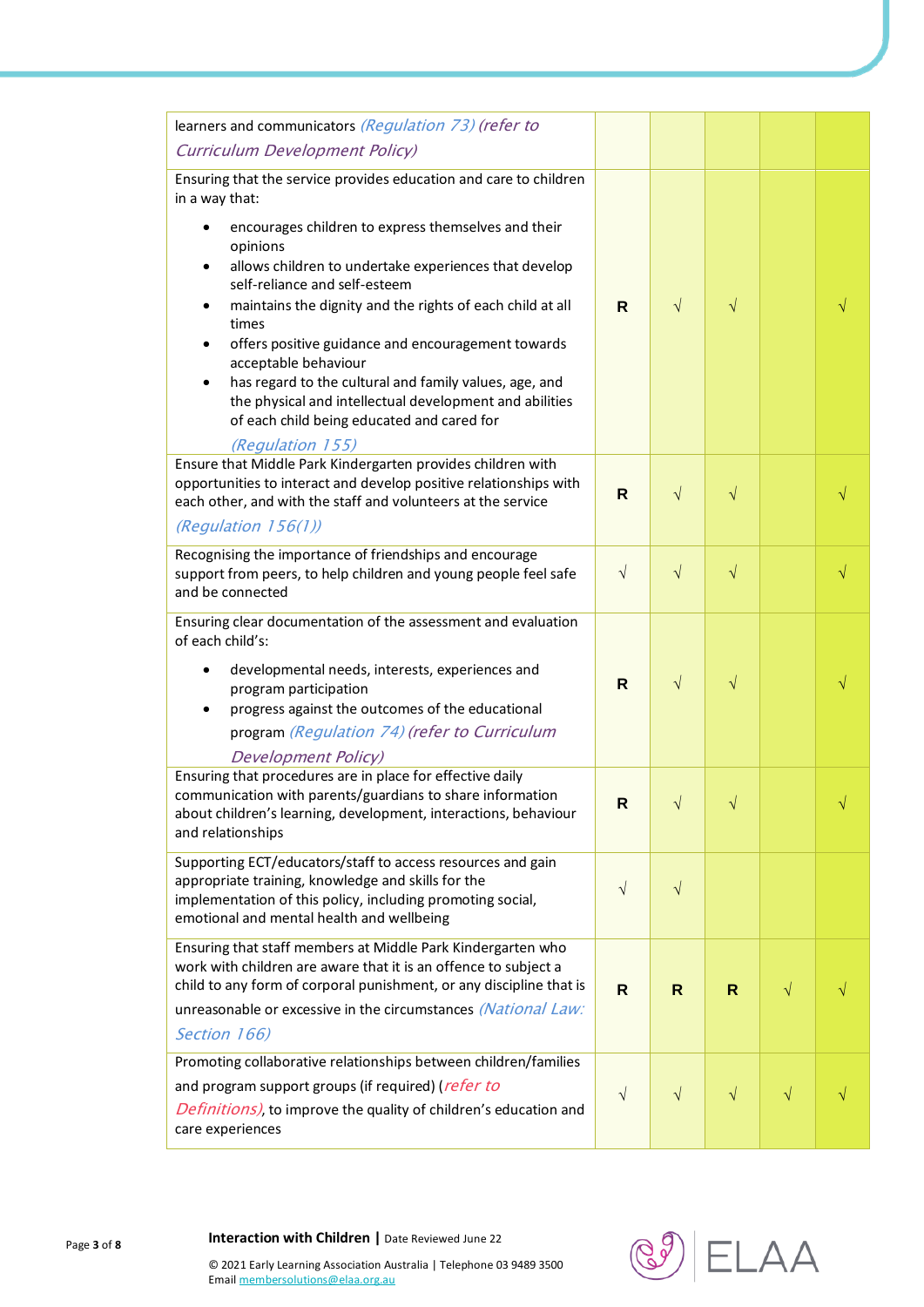| Ensuring notifications of serious incidents (refer to<br>Definitions) are made to the regulatory authority (DET) (refer<br>to Definition) through the NQA IT System (refer to<br>Definitions) as soon as is practicable but not later than 24<br>hours after the occurrence (National Law: Section<br>174(2)(a), Regulations 176 (2)(a)) | $\mathsf{R}$ | $\sqrt{}$ |           |           |  |
|------------------------------------------------------------------------------------------------------------------------------------------------------------------------------------------------------------------------------------------------------------------------------------------------------------------------------------------|--------------|-----------|-----------|-----------|--|
| Notifying DET within 24 hours of becoming aware of a notifiable<br>complaint (refer to Definitions) or allegation regarding the<br>safety, health and/or welfare of a child at the service (National<br>Law: Section 174(2)(b), Regulations 176 (2)(a))                                                                                  | $\mathsf{R}$ | $\sqrt{}$ |           |           |  |
| Ensuring that where the service has been notified of a court<br>order prohibiting an adult from contacting an enrolled child,<br>such contact does not occur while the child is on the service<br>premises                                                                                                                               | $\mathsf{R}$ | R.        | $\sqrt{}$ |           |  |
| Ensuring all staff, volunteers and contractors use positive and<br>respectful strategies to assist children to manage their own<br>behaviour, and to respond appropriately to conflict and the<br>behaviour of others                                                                                                                    | $\mathsf{R}$ | $\sqrt{}$ | $\sqrt{}$ |           |  |
| Developing links with and referral pathways to services and/or<br>program support groups (refer to Definitions) to support<br>children experiencing social, emotional and behavioural<br>difficulties and their families                                                                                                                 | $\sqrt{}$    | $\sqrt{}$ | $\sqrt{}$ |           |  |
| Ensuring that there is a behaviour guidance plan (refer to<br>Definitions) developed for a child if educators are concerned<br>that the child's behaviour may put the child themselves, other<br>children, educators/staff and/or others at risk                                                                                         | $\sqrt{}$    | $\sqrt{}$ | $\sqrt{}$ | $\sqrt{}$ |  |
| Ensuring that parents/guardians and program support groups<br>(refer to Definitions) (as appropriate) are consulted if an<br>individual behaviour guidance plan has not resolved the<br>challenging behaviour                                                                                                                            | $\sqrt{}$    | $\sqrt{}$ | $\sqrt{}$ | $\sqrt{}$ |  |
| Working collaboratively with educators/staff and program<br>support groups (refer to Definitions) to develop or review an<br>individual behaviour guidance plan for their child, where<br>appropriate.                                                                                                                                   | $\sqrt{}$    | $\sqrt{}$ | $\sqrt{}$ | $\sqrt{}$ |  |
| Setting clear timelines for review and evaluation of the<br>behaviour guidance plan.                                                                                                                                                                                                                                                     | $\sqrt{}$    | $\sqrt{}$ | $\sqrt{}$ |           |  |
| Providing information, ideas and practical strategies to families,<br>educators and staff on a regular basis to promote and support<br>health and wellbeing in the service and at home                                                                                                                                                   | $\sqrt{}$    | $\sqrt{}$ | $\sqrt{}$ |           |  |
| Consulting with, and seeking advice from, DET if a suitable and<br>mutually agreeable behaviour guidance plan cannot be<br>developed                                                                                                                                                                                                     | R            | $\sqrt{}$ | $\sqrt{}$ |           |  |
| Investigating the availability of extra assistance, such as<br>Kindergarten Inclusion Support (refer to Definitions) or<br>training, by contacting the regional Preschool Field Officer (refer                                                                                                                                           | $\mathsf{R}$ | $\sqrt{}$ | $\sqrt{}$ |           |  |



© 2021 Early Learning Association Australia | Telephone 03 9489 3500 Emai[l membersolutions@elaa.org.au](mailto:membersolutions@elaa.org.au)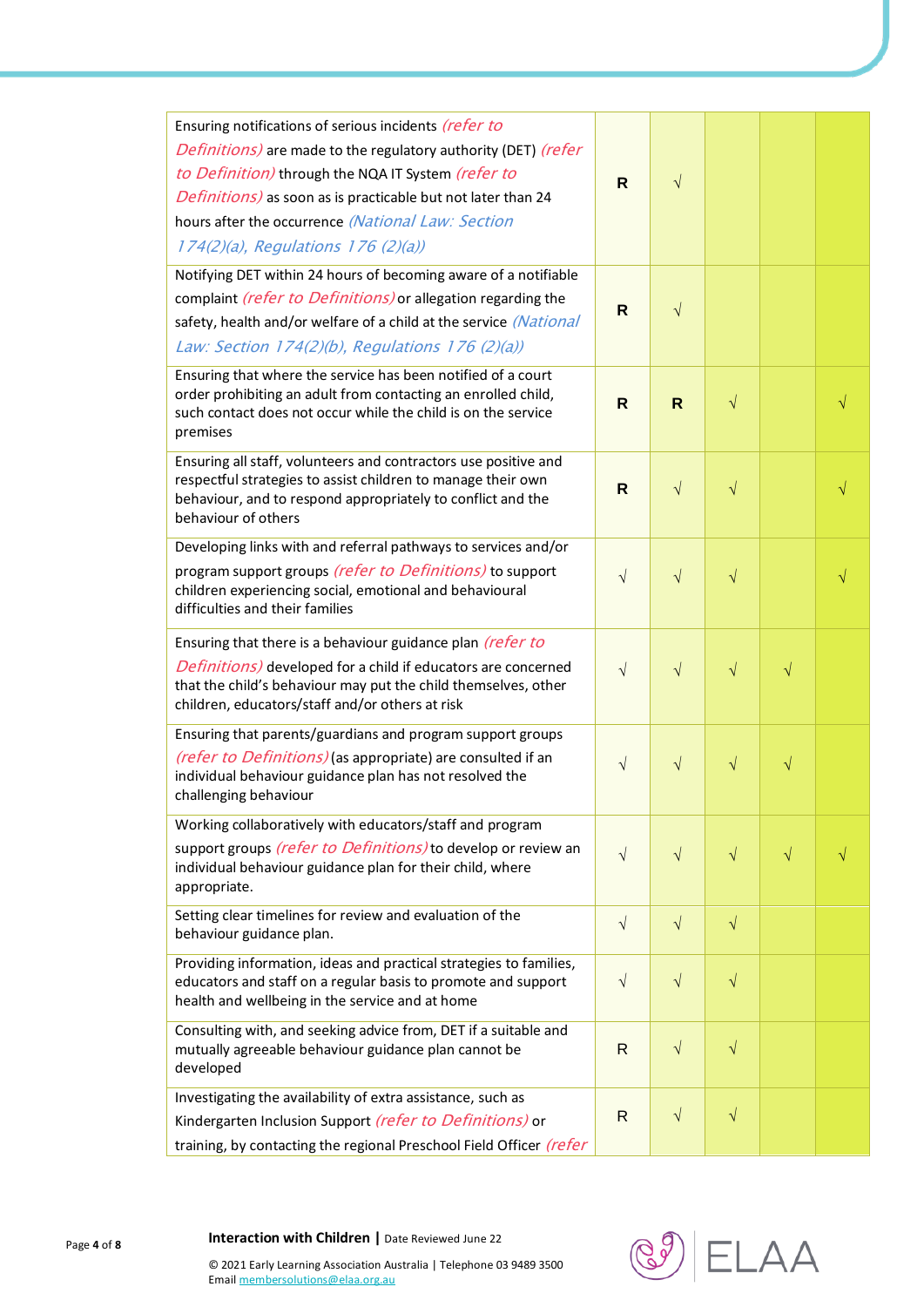| to Definitions), specialist children's services officers from DET<br>or other agencies working with the child                                                                      |               |               |   |  |
|------------------------------------------------------------------------------------------------------------------------------------------------------------------------------------|---------------|---------------|---|--|
| <b>Funded Kindergarten specific</b>                                                                                                                                                |               |               |   |  |
| Ensuring that additional resources are sourced, if required, to<br>implement a behaviour guidance plan                                                                             | R             | $\sqrt{ }$    |   |  |
| Ensuring that educators/staff at the service are provided with<br>appropriate training to guide the actions and their responses to a<br>child/children with challenging behaviour. | $\mathcal{N}$ | $\mathcal{N}$ |   |  |
| Informing educators/staff of concerns, events or incidents that<br>may impact on their child's behaviour at the service (e.g. moving<br>house, relationship issues, a new sibling) |               |               |   |  |
| Maintaining confidentiality (refer to Privacy and<br><b>Confidentiality Policy</b> )                                                                                               | R             | $\sqrt{ }$    | V |  |



# **BACKGROUND AND LEGISLATION**

## BACKGROUND

The United Nations Convention on the Rights of the Child is founded on respect for the dignity and worth of each individual, regardless of race, colour, gender, language, religion, opinions, wealth, birth status or ability. When children experience nurturing and respectful reciprocal relationships with educators, they develop an understanding of themselves as competent, capable and respected. Relationships are the foundation for the construction of identity, and help shape children's thinking about who they are, how they belong and what influences them [Early Years Learning Framework, p. 20; Framework for School Age Care, p. 19]

'Constructive everyday interactions and shared learning opportunities form the basis of equitable, respectful and reciprocal relationships between educators and children. Educators who are actively engaged in children's learning and share decision-making with them, use their everyday interactions during play, routines and ongoing projects to stimulate children's thinking and to enrich their learning. These relationships provide a solid foundation from which to guide and support children as they develop the self-confidence and skills to

manage their own behaviour, make decisions and relate positively and effectively to others.' (Guide to

## National Quality Framework – refer to Sources)

Child Safe Standard 3 requires services to have strategies to empower children about their rights, ensure children can participate in decisions affecting them and are taken seriously. When children feel respected and valued, they are much more likely to speak up about issues of safety and wellbeing. Enabling and promoting empowerment and the participation of children within a service has multiple benefits in addition to enhancing the safety of children, including demonstrating a commitment to upholding the rights of children, checking that what the service is doing is what children want and building the communication and leadership skills of children.

In developing an *Interactions with Children Policy*, early childhood education and care services must review and reflect on the philosophy, beliefs and values of the service, particularly with regard to the relationships with children. The development of this policy should also be informed by the service's Code of Conduct Policy.

**Interaction with Children |** Date Reviewed June 22

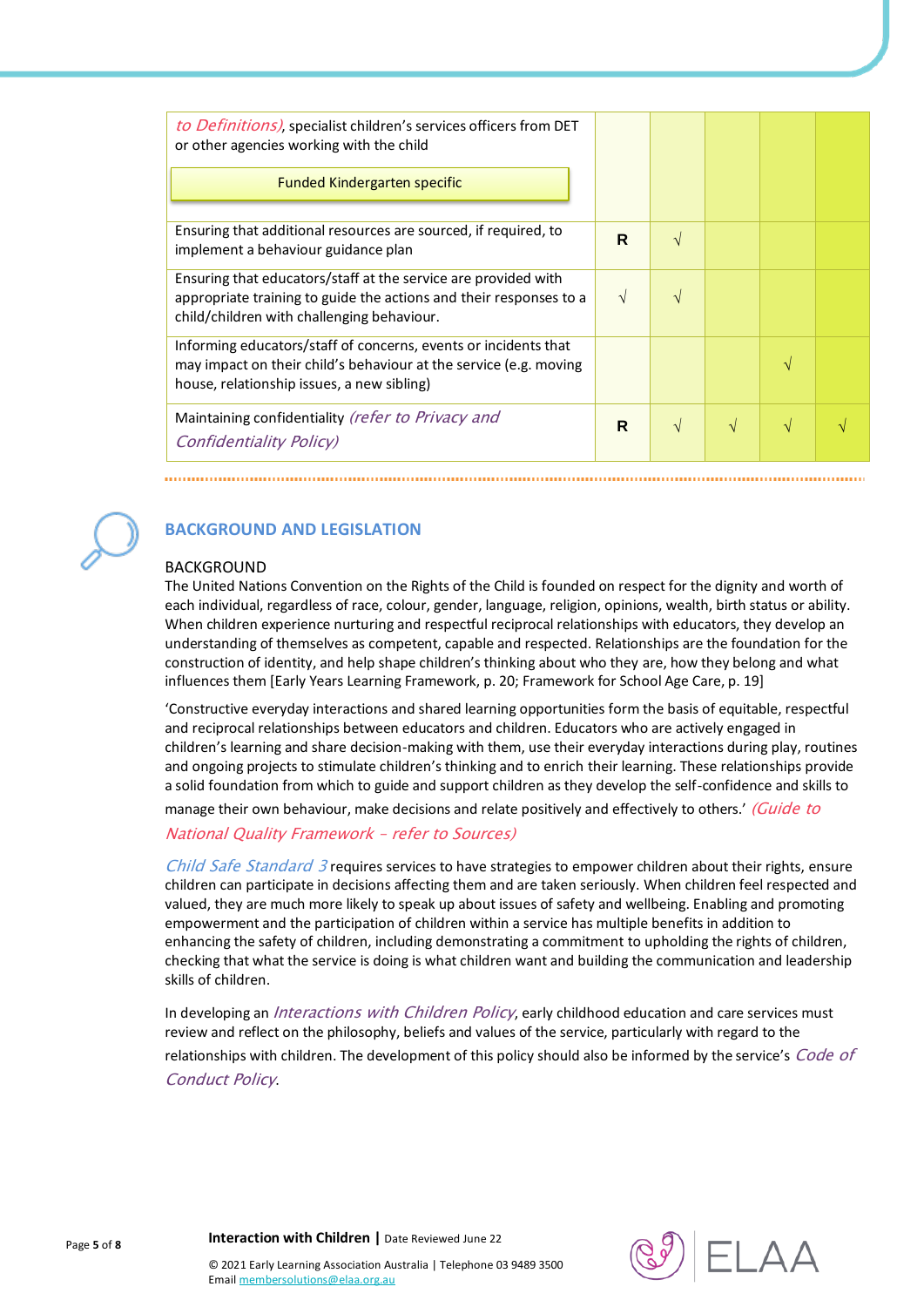#### LEGISLATION AND STANDARDS

Relevant legislation and standards include but are not limited to:

- Charter of Human Rights and Responsibilities Act 2006 (Vic)
- Children, Youth and Families Act 2005 (Vic)
- Child Wellbeing and Safety Act 2005 (Vic)
- Child Wellbeing and Safety Amendment (Child Safe Standards) Act 2015 (Vic)
- Disability Discrimination Act 1992 (Cth)
- Education and Care Services National Law Act 2010
- Education and Care Services National Regulations 2011
- Equal Opportunity Act 2010 (Vic)
- National Quality Standard, Quality Area 5: Relationships with Children

The most current amendments to listed legislation can be found at:

- Victorian Legislation Victorian Law Today: [www.legislation.vic.gov.au](http://www.legislation.vic.gov.au/)
- Commonwealth Legislation Federal Register of Legislation: [www.legislation.gov.au](http://www.legislation.gov.au/)



# **DEFINITIONS**

The terms defined in this section relate specifically to this policy. For regularly used terms e.g. Approved provider, Nominated supervisor, Notifiable complaints, Serious incidents, Duty of care, etc. refer to the Definitions file of the PolicyWorks catalogue.

**Adequate supervision:** entails all children (individuals and groups) in all areas of the service, being in sight and/or hearing of an educator at all times including during toileting, sleep, rest and transition routines. Services are required to comply with the legislative requirements for educator-to-child ratios at all times. Supervision contributes to protecting children from hazards that may emerge in play, including hazards created by the equipment used.

Adequate supervision refers to constant, active and diligent supervision of every child at the service. Adequate supervision requires that educators are always in a position to observe each child, respond to individual needs and immediately intervene if necessary. Variables affecting supervision levels include:

- number, age and abilities of children
- number and positioning of educators
- current activity of each child
- areas in which the children are engaged in an activity (visibility and accessibility)
- developmental profile of each child and of the group of children
- experience, knowledge and skill of each educator
- need for educators to move between areas (effective communication strategies).

**Behaviour guidance:** a means of assisting children in a positive and effective ways to help children gain understanding and learn skills that will help them learn to manage their own behaviour.

**Behaviour guidance plan:** A plan that documents strategies to assist an educator in guiding a child with diagnosed behavioural difficulties or challenging behaviours to self-manage their behaviour. The plan is developed in consultation with the nominated supervisor, early childhood teachers, educators, parents/guardians and families, and other professional support agencies as applicable.

#### **Challenging behaviour:** behaviour that can be described as:

**Interaction with Children |** Date Reviewed June 22

- infringes on the rights of others
- disrupts others or causes disputes between children
- causes harm or risk to the child, other children, adults or living things



© 2021 Early Learning Association Australia | Telephone 03 9489 3500 Emai[l membersolutions@elaa.org.au](mailto:membersolutions@elaa.org.au)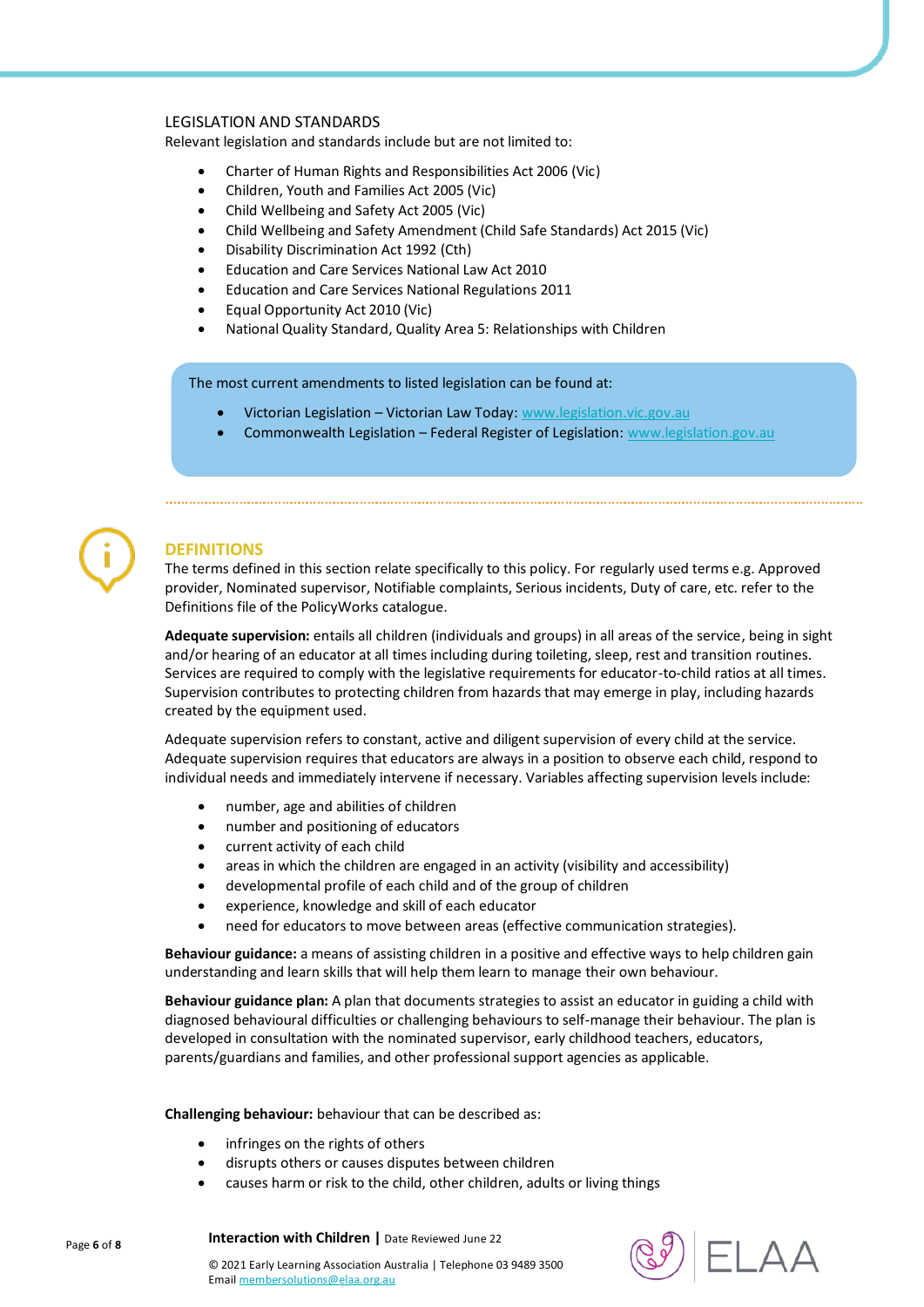- is destructive to the environment and/or equipment
- inhibits the child's learning and relationship with others
- a chid presenting as shy, withdrawn or excessively passive in a way which is inhibiting their learning and/or development
- is inappropriate relative to the child's developmental age and background.

**Inclusion Support Program (ISP):** is a key component of the Government's Child Care Safety Net. The program provides support for eligible mainstream Early Childhood Education and Care services to build their capacity and capability to include children with additional needs, alongside their typically developing peers, so all children have genuine opportunities to access, participate and achieve positive learning outcomes. For more information visit: [www.dese.gov.au](https://www.dese.gov.au/)

**Kindergarten Inclusion Support Program (KIS):** Supports funded kindergartens to plan and implement a program that is responsive to the individual abilities, interests and needs of children with a disability, developmental delay or complex medical needs.Long Day Care services can apply for the KIS program for their Victorian Government-funded kindergarten programs.

**Program Support Groups (PSG):** A program support group brings together key people to support the inclusion of children with disability or developmental delay, or complex medical needs, from the time of enrolment at kindergarten until they move to school. The group may include:

- the early childhood teacher
- the child's parent/carer(s)
- early childhood intervention professionals
- a preschool field officer
- medical practitioners, therapists or other allied health professionals
- a support person if the child's parent/carer(s) chooses to use one.

**Mental health:** In early childhood, a child's mental health is understood as a child's ability to 'experience, regulate and express emotions; form close and secure interpersonal relationships; and explore the environment and learn – all in the context of family, community and cultural expectations for young children. Infant mental health is synonymous with healthy social and emotional development. https://beyou.edu.au/

**Preschool Field Officer (PSFO) Program:** The role of the PSFO Program to support the access and participation of children with additional needs in their kindergarten program. For more information visit: [www.education.vic.gov.au](http://www.education.vic.gov.au/)



# **SOURCES AND RELATED POLICIES**

## SOURCES

- Belonging, Being & Becoming The Early Years Learning Framework for Australia: [www.acecqa.gov.au](http://www.acecqa.gov.au/)
- Child Safe Standards[: www.ccyp.vic.gov.au](https://ccyp.vic.gov.au/)
- Early Childhood Australia Code of Ethics[: www.earlychildhoodaustralia.org.au](http://www.earlychildhoodaustralia.org.au/)
- Guide to the National Quality Framework, ACECQA: [www.acecqa.gov.au](http://www.acecqa.gov.au/)
- Inclusion Support Program[: www.dese.gov.au](https://www.dese.gov.au/)
- Kids Matter, an Australian mental health and well-being initiative set in primary schools and early childhood education and care services[: https://beyou.edu.au](https://beyou.edu.au/)
- The Kindergarten Funding Guide (DET)[: www.education.vic.gov.au](https://www.education.vic.gov.au/Pages/default.aspx)
- United Nations Convention on the Rights of the Child[: www.unicef.org](https://www.unicef.org/)
- Victorian Early Years Learning and Development Framework[: www.acecqa.gov.au](http://www.acecqa.gov.au/)
- Victorian Inclusion Agency (VIA)[: ww.viac.com.au](https://viac.com.au/)

#### RELATED POLICIES

- Child Safe Environment and Wellbeing
- Code of Conduct

Page **7** of **8**

**Interaction with Children |** Date Reviewed June 22